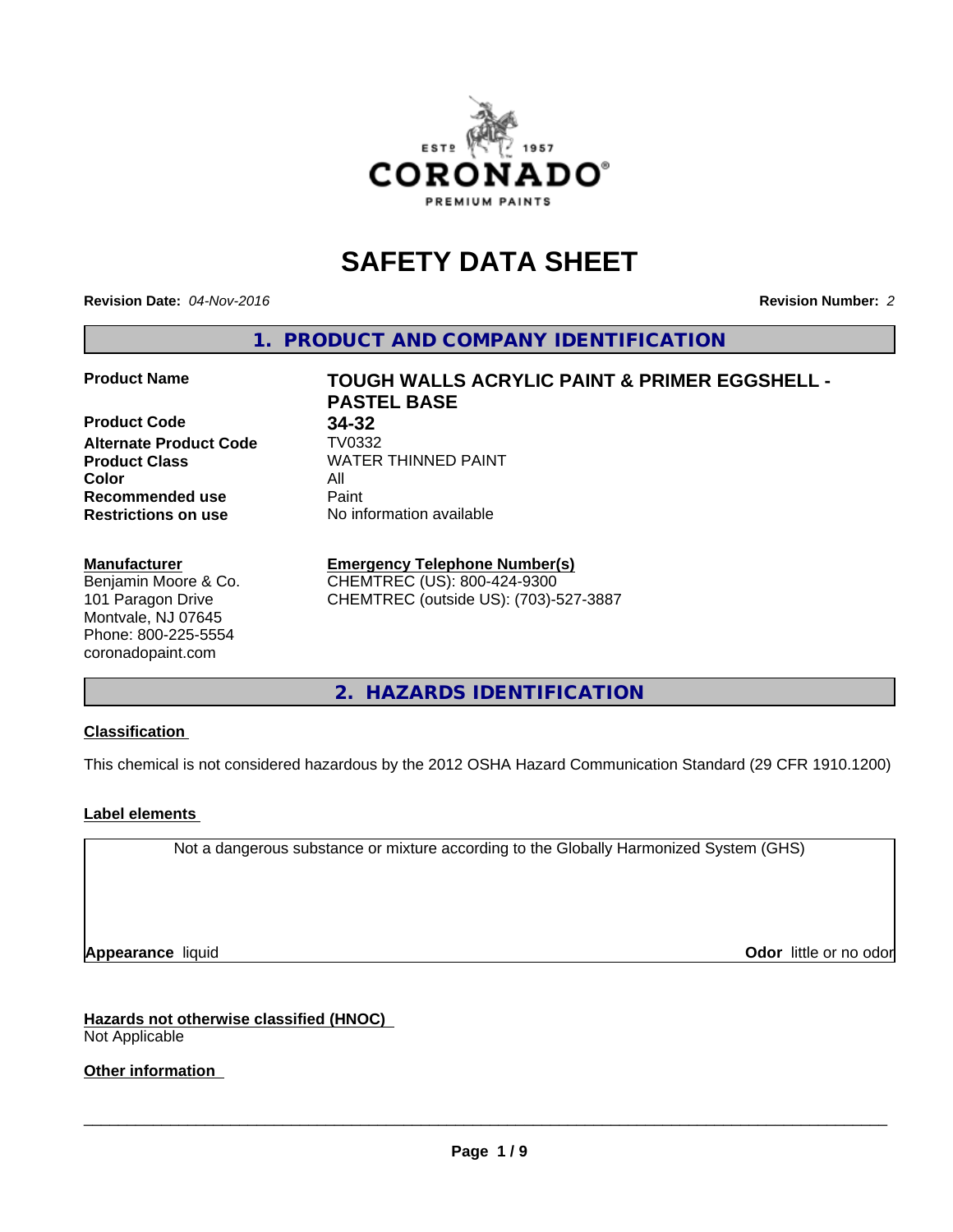No information available

# **3. COMPOSITION INFORMATION ON COMPONENTS**

\_\_\_\_\_\_\_\_\_\_\_\_\_\_\_\_\_\_\_\_\_\_\_\_\_\_\_\_\_\_\_\_\_\_\_\_\_\_\_\_\_\_\_\_\_\_\_\_\_\_\_\_\_\_\_\_\_\_\_\_\_\_\_\_\_\_\_\_\_\_\_\_\_\_\_\_\_\_\_\_\_\_\_\_\_\_\_\_\_\_\_\_\_

| <b>Chemical Name</b> | <b>CAS-No</b> | Weight % (max) |
|----------------------|---------------|----------------|
| Titanium dioxide     | 13463-67-7    | ററ<br>∠∪       |
| Kaolin               | 332-58-7      |                |
| ∟imestone            | 1317-65-3     | J              |

|                                                  | 4. FIRST AID MEASURES                                                                              |
|--------------------------------------------------|----------------------------------------------------------------------------------------------------|
| <b>General Advice</b>                            | No hazards which require special first aid measures.                                               |
| <b>Eye Contact</b>                               | Rinse thoroughly with plenty of water for at least 15 minutes and consult a<br>physician.          |
| <b>Skin Contact</b>                              | Wash off immediately with soap and plenty of water removing all contaminated<br>clothes and shoes. |
| <b>Inhalation</b>                                | Move to fresh air. If symptoms persist, call a physician.                                          |
| Ingestion                                        | Clean mouth with water and afterwards drink plenty of water. Consult a physician<br>if necessary.  |
| <b>Most Important</b><br><b>Symptoms/Effects</b> | None known.                                                                                        |
| <b>Notes To Physician</b>                        | Treat symptomatically.                                                                             |

**5. FIRE-FIGHTING MEASURES**

| <b>Suitable Extinguishing Media</b>                                                                 | Use extinguishing measures that are appropriate to local<br>circumstances and the surrounding environment.                                   |
|-----------------------------------------------------------------------------------------------------|----------------------------------------------------------------------------------------------------------------------------------------------|
| <b>Protective Equipment And Precautions For</b><br><b>Firefighters</b>                              | As in any fire, wear self-contained breathing apparatus<br>pressure-demand, MSHA/NIOSH (approved or equivalent)<br>and full protective gear. |
| <b>Specific Hazards Arising From The Chemical</b>                                                   | Closed containers may rupture if exposed to fire or<br>extreme heat.                                                                         |
| <b>Sensitivity To Mechanical Impact</b>                                                             | No.                                                                                                                                          |
| <b>Sensitivity To Static Discharge</b>                                                              | No.                                                                                                                                          |
| <b>Flash Point Data</b><br>Flash Point (°F)<br><b>Flash Point (°C)</b><br><b>Flash Point Method</b> | Not applicable<br>Not applicable<br>Not applicable                                                                                           |
| <b>Flammability Limits In Air</b>                                                                   |                                                                                                                                              |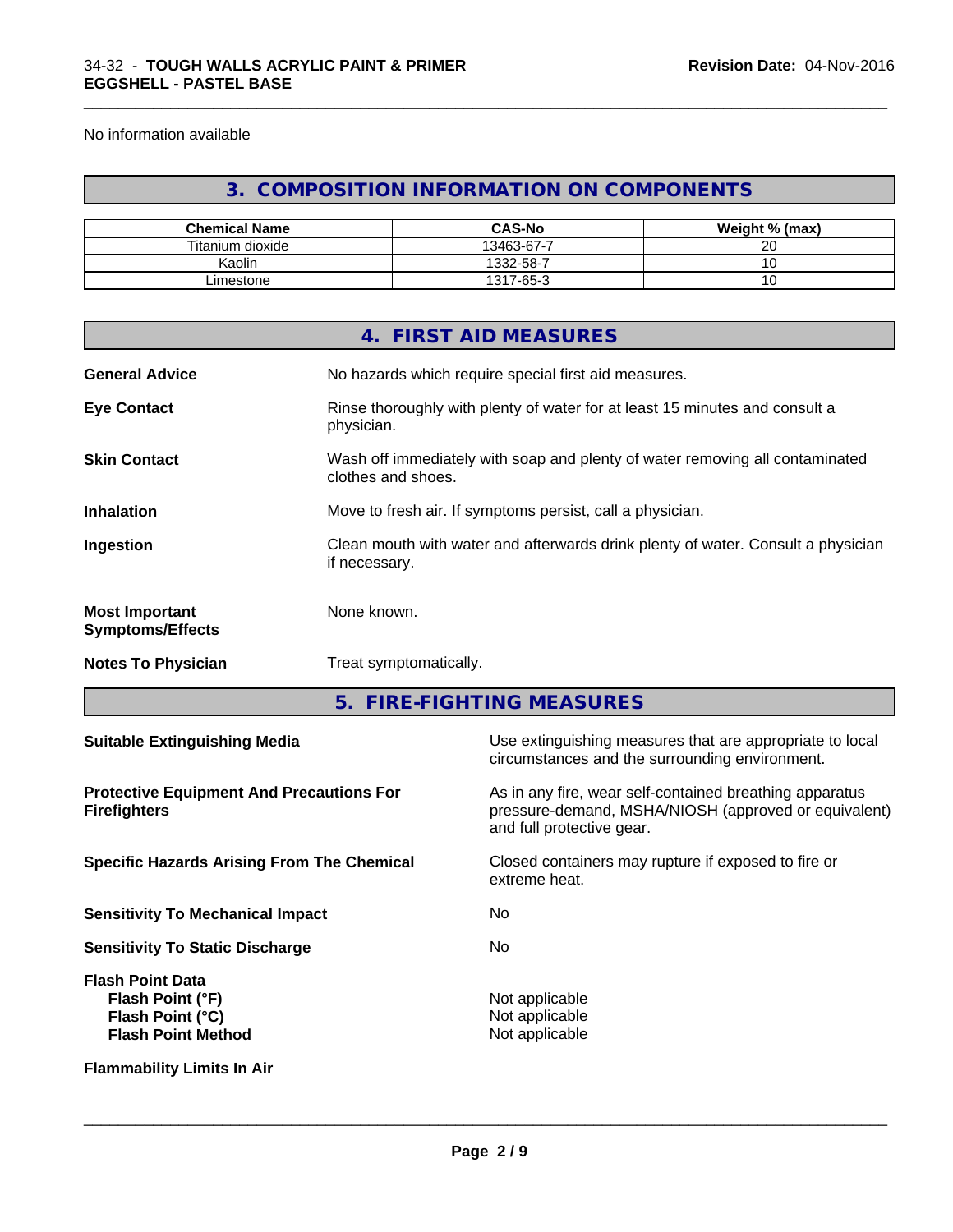#### **Lower Explosion Limit**<br> **Upper Explosion Limit**<br> **Upper Explosion Limit Upper Explosion Limit**

\_\_\_\_\_\_\_\_\_\_\_\_\_\_\_\_\_\_\_\_\_\_\_\_\_\_\_\_\_\_\_\_\_\_\_\_\_\_\_\_\_\_\_\_\_\_\_\_\_\_\_\_\_\_\_\_\_\_\_\_\_\_\_\_\_\_\_\_\_\_\_\_\_\_\_\_\_\_\_\_\_\_\_\_\_\_\_\_\_\_\_\_\_

**NFPA Health:** 1 **Flammability:** 0 **Instability:** 0 **Special:** -

#### **NFPA Legend**

- 0 Not Hazardous
- 1 Slightly
- 2 Moderate
- 3 High
- 4 Severe

*The ratings assigned are only suggested ratings, the contractor/employer has ultimate responsibilities for NFPA ratings where this system is used.*

*Additional information regarding the NFPA rating system is available from the National Fire Protection Agency (NFPA) at www.nfpa.org.*

# **6. ACCIDENTAL RELEASE MEASURES**

| <b>Personal Precautions</b>      | Avoid contact with skin, eyes and clothing. Ensure adequate ventilation.                                                                                                         |  |  |
|----------------------------------|----------------------------------------------------------------------------------------------------------------------------------------------------------------------------------|--|--|
| <b>Other Information</b>         | Prevent further leakage or spillage if safe to do so.                                                                                                                            |  |  |
| <b>Environmental Precautions</b> | See Section 12 for additional Ecological Information.                                                                                                                            |  |  |
| <b>Methods For Clean-Up</b>      | Soak up with inert absorbent material. Sweep up and shovel into suitable<br>containers for disposal.                                                                             |  |  |
|                                  | 7. HANDLING AND STORAGE                                                                                                                                                          |  |  |
| <b>Handling</b>                  | Avoid contact with skin, eyes and clothing. Avoid breathing vapors, spray mists or<br>sanding dust. In case of insufficient ventilation, wear suitable respiratory<br>equipment. |  |  |

| <b>Storage</b> | Keep container tightly closed. Keep out of the reach of children. |
|----------------|-------------------------------------------------------------------|
|                |                                                                   |

**Incompatible Materials** No information available

**8. EXPOSURE CONTROLS / PERSONAL PROTECTION**

#### **Exposure Limits**

| <b>Chemical Name</b> | <b>ACGIH</b>               | <b>OSHA</b>               |
|----------------------|----------------------------|---------------------------|
| Titanium dioxide     | 10 mg/m <sup>3</sup> - TWA | $15 \text{ mg/m}^3$ - TWA |
| Kaolin               | $2 \text{ mg/m}^3$ - TWA   | 15 mg/m $3$ - TWA         |
|                      |                            | $5 \text{ mg/m}^3$ - TWA  |
| Limestone            | N/E                        | 15 mg/m $3$ - TWA         |
|                      |                            | $5 \text{ mg/m}^3$ - TWA  |

#### **Legend**

ACGIH - American Conference of Governmental Industrial Hygienists Exposure Limits OSHA - Occupational Safety & Health Administration Exposure Limits N/E - Not Established

**Engineering Measures** Ensure adequate ventilation, especially in confined areas.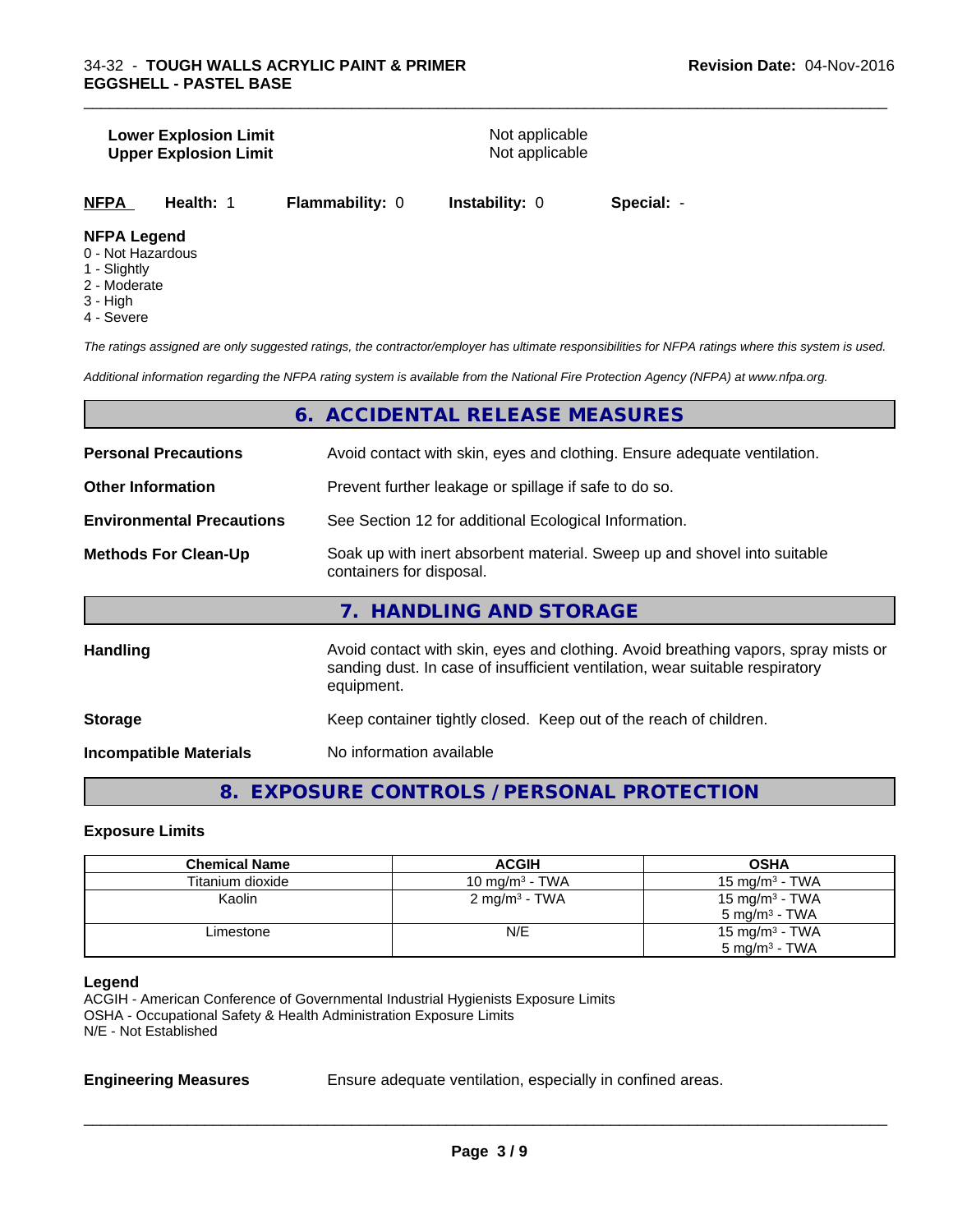| <b>Personal Protective Equipment</b> |                                                                                                                                     |
|--------------------------------------|-------------------------------------------------------------------------------------------------------------------------------------|
| <b>Eye/Face Protection</b>           | Safety glasses with side-shields.                                                                                                   |
| <b>Skin Protection</b>               | Protective gloves and impervious clothing.                                                                                          |
| <b>Respiratory Protection</b>        | In case of insufficient ventilation wear suitable respiratory equipment.                                                            |
| <b>Hygiene Measures</b>              | Avoid contact with skin, eyes and clothing. Remove and wash contaminated<br>clothing before re-use. Wash thoroughly after handling. |

# **9. PHYSICAL AND CHEMICAL PROPERTIES**

**Appearance** liquid **and a limitation of the contract of the contract of the contract of the contract of the contract of the contract of the contract of the contract of the contract of the contract of the contract of the c Odor Threshold No information available No information available Density (lbs/gal)** 10.9 - 11.3 **Specific Gravity** 1.30 - 1.35 **pH** No information available **Viscosity (cps)** No information available **Solubility Note 2008 Note 2008 Note 2008 Note 2008 Note 2008 Note 2008 Note 2008 Note 2009 Note 2009 Note 2009 Note 2009 Note 2009 Note 2009 Note 2009 Note 2009 Note 2009 Note 2009 Note Water Solubility** No information available **Evaporation Rate No information available**<br> **Vapor Pressure** Monton available Vapor Pressure **Vapor Density**<br> **We Solids**<br>
We Solids
2019<br>
We Note that the Solid S0 - 60 **Wt. % Solids** 50 - 60<br> **Vol. % Solids** 30 - 40 **Vol. % Solids Wt. % Volatiles** 40 - 50<br> **Vol. % Volatiles** 60 - 70 **Vol. % Volatiles VOC Regulatory Limit (g/L)** < 100 **Boiling Point (°F)** 212 **Boiling Point (°C)** 100 **Freezing Point (°F)** 32 **Freezing Point (°C)** 0 **Flash Point (°F)** Not applicable **Flash Point (°C)**<br> **Flash Point Method**<br> **Flash Point Method**<br> **CO Flash Point Method**<br> **Flammability (solid. gas)** Not applicable Not applicable **Flammability** (solid, gas) **Upper Explosion Limit** Not applicable **Lower Explosion Limit** Not applicable **Autoignition Temperature (°F)** No information available **Autoignition Temperature (°C)** No information available **Decomposition Temperature (°F)** No information available **Decomposition Temperature (°C)** No information available **Partition Coefficient (n-octanol/water)** No information available

little or no odor **No information available** 

\_\_\_\_\_\_\_\_\_\_\_\_\_\_\_\_\_\_\_\_\_\_\_\_\_\_\_\_\_\_\_\_\_\_\_\_\_\_\_\_\_\_\_\_\_\_\_\_\_\_\_\_\_\_\_\_\_\_\_\_\_\_\_\_\_\_\_\_\_\_\_\_\_\_\_\_\_\_\_\_\_\_\_\_\_\_\_\_\_\_\_\_\_

# **10. STABILITY AND REACTIVITY**

| <b>Reactivity</b>             | Not Applicable                           |
|-------------------------------|------------------------------------------|
| <b>Chemical Stability</b>     | Stable under normal conditions.          |
| <b>Conditions To Avoid</b>    | Prevent from freezing.                   |
| <b>Incompatible Materials</b> | No materials to be especially mentioned. |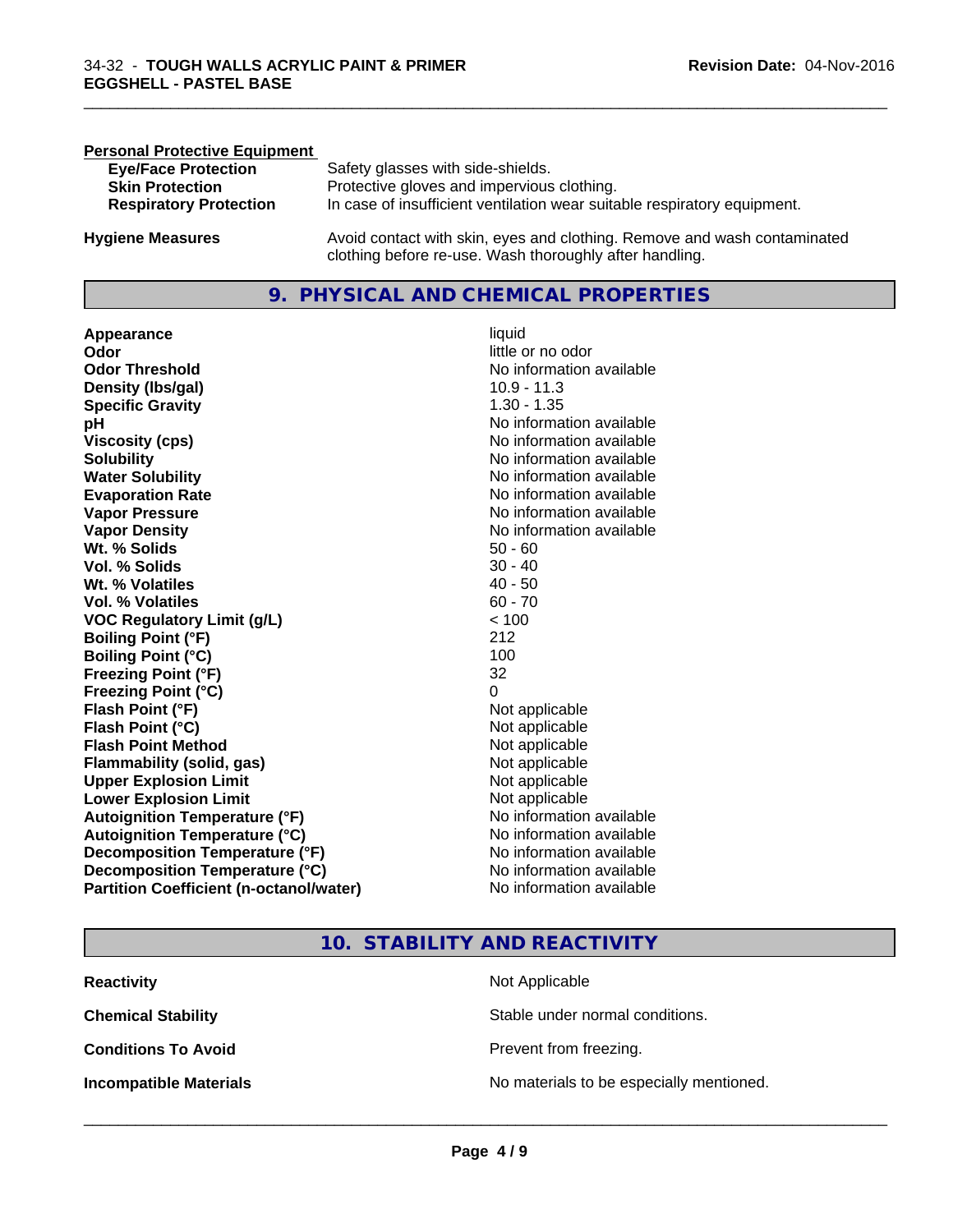| <b>Hazardous Decomposition Products</b>                                                                                                                                                                                                                                                                                                                                         | None under normal use.                                                                                                                                                                                                                                                                                                                                                                                                                                                                                                                                                           | None under normal conditions of use. |  |
|---------------------------------------------------------------------------------------------------------------------------------------------------------------------------------------------------------------------------------------------------------------------------------------------------------------------------------------------------------------------------------|----------------------------------------------------------------------------------------------------------------------------------------------------------------------------------------------------------------------------------------------------------------------------------------------------------------------------------------------------------------------------------------------------------------------------------------------------------------------------------------------------------------------------------------------------------------------------------|--------------------------------------|--|
| <b>Possibility Of Hazardous Reactions</b>                                                                                                                                                                                                                                                                                                                                       |                                                                                                                                                                                                                                                                                                                                                                                                                                                                                                                                                                                  |                                      |  |
|                                                                                                                                                                                                                                                                                                                                                                                 | 11. TOXICOLOGICAL INFORMATION                                                                                                                                                                                                                                                                                                                                                                                                                                                                                                                                                    |                                      |  |
| <b>Product Information</b>                                                                                                                                                                                                                                                                                                                                                      |                                                                                                                                                                                                                                                                                                                                                                                                                                                                                                                                                                                  |                                      |  |
| Information on likely routes of exposure                                                                                                                                                                                                                                                                                                                                        |                                                                                                                                                                                                                                                                                                                                                                                                                                                                                                                                                                                  |                                      |  |
| <b>Principal Routes of Exposure</b>                                                                                                                                                                                                                                                                                                                                             | Eye contact, skin contact and inhalation.                                                                                                                                                                                                                                                                                                                                                                                                                                                                                                                                        |                                      |  |
| <b>Acute Toxicity</b>                                                                                                                                                                                                                                                                                                                                                           |                                                                                                                                                                                                                                                                                                                                                                                                                                                                                                                                                                                  |                                      |  |
| <b>Product Information</b>                                                                                                                                                                                                                                                                                                                                                      | No information available                                                                                                                                                                                                                                                                                                                                                                                                                                                                                                                                                         |                                      |  |
| Information on toxicological effects                                                                                                                                                                                                                                                                                                                                            |                                                                                                                                                                                                                                                                                                                                                                                                                                                                                                                                                                                  |                                      |  |
| <b>Symptoms</b>                                                                                                                                                                                                                                                                                                                                                                 | No information available                                                                                                                                                                                                                                                                                                                                                                                                                                                                                                                                                         |                                      |  |
|                                                                                                                                                                                                                                                                                                                                                                                 | Delayed and immediate effects as well as chronic effects from short and long-term exposure                                                                                                                                                                                                                                                                                                                                                                                                                                                                                       |                                      |  |
| Eye contact<br><b>Skin contact</b><br><b>Inhalation</b><br>Ingestion<br><b>Sensitization:</b><br><b>Neurological Effects</b><br><b>Mutagenic Effects</b><br><b>Reproductive Effects</b><br><b>Developmental Effects</b><br><b>Target Organ Effects</b><br><b>STOT - single exposure</b><br><b>STOT - repeated exposure</b><br>Other adverse effects<br><b>Aspiration Hazard</b> | May cause slight irritation.<br>Substance may cause slight skin irritation. Prolonged or repeated contact may dry<br>skin and cause irritation.<br>May cause irritation of respiratory tract.<br>Ingestion may cause gastrointestinal irritation, nausea, vomiting and diarrhea.<br>No information available<br>No information available.<br>No information available.<br>No information available.<br>No information available.<br>No information available.<br>No information available.<br>No information available.<br>No information available.<br>No information available |                                      |  |
| <b>Numerical measures of toxicity</b>                                                                                                                                                                                                                                                                                                                                           |                                                                                                                                                                                                                                                                                                                                                                                                                                                                                                                                                                                  |                                      |  |
|                                                                                                                                                                                                                                                                                                                                                                                 | The following values are calculated based on chapter 3.1 of the GHS document                                                                                                                                                                                                                                                                                                                                                                                                                                                                                                     |                                      |  |
| <b>ATEmix (oral)</b><br><b>ATEmix (dermal)</b>                                                                                                                                                                                                                                                                                                                                  | 59656 mg/kg<br>1187624 mg/kg                                                                                                                                                                                                                                                                                                                                                                                                                                                                                                                                                     |                                      |  |

\_\_\_\_\_\_\_\_\_\_\_\_\_\_\_\_\_\_\_\_\_\_\_\_\_\_\_\_\_\_\_\_\_\_\_\_\_\_\_\_\_\_\_\_\_\_\_\_\_\_\_\_\_\_\_\_\_\_\_\_\_\_\_\_\_\_\_\_\_\_\_\_\_\_\_\_\_\_\_\_\_\_\_\_\_\_\_\_\_\_\_\_\_

### **Component**

Titanium dioxide LD50 Oral: > 10000 mg/kg (Rat) **Kaolin** LD50 Oral: > 5000 mg/kg (Rat)

#### **Carcinogenicity**

*The information below indicateswhether each agency has listed any ingredient as a carcinogen:.*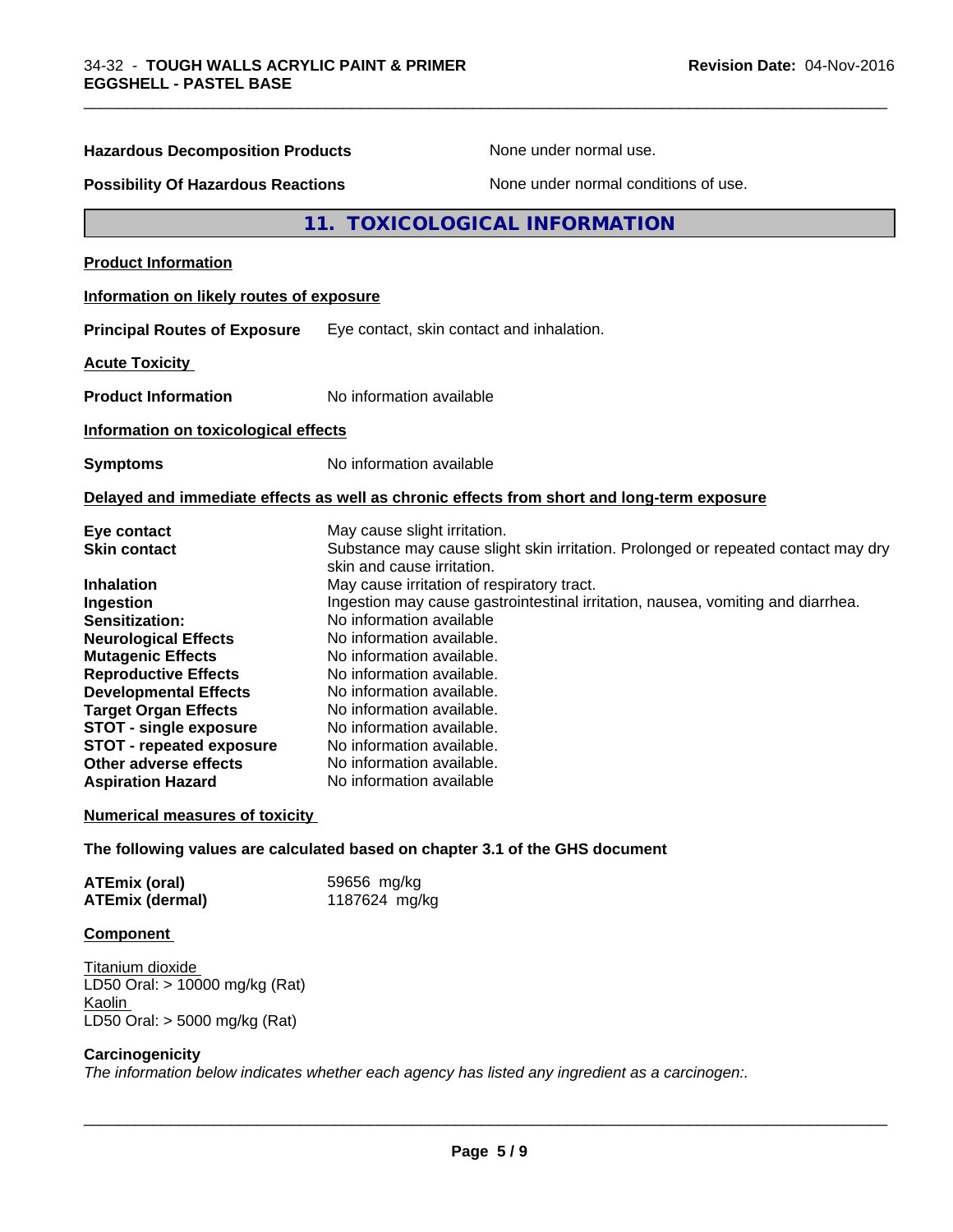| <b>Chemical Name</b>      | <b>IARC</b>          | <b>NTP</b> | <b>OSHA Carcinogen</b> |
|---------------------------|----------------------|------------|------------------------|
|                           | 2B<br>Possible Human |            | Listed                 |
| .<br>dioxide<br>I ıtanıum | Carcinogen           |            |                        |

\_\_\_\_\_\_\_\_\_\_\_\_\_\_\_\_\_\_\_\_\_\_\_\_\_\_\_\_\_\_\_\_\_\_\_\_\_\_\_\_\_\_\_\_\_\_\_\_\_\_\_\_\_\_\_\_\_\_\_\_\_\_\_\_\_\_\_\_\_\_\_\_\_\_\_\_\_\_\_\_\_\_\_\_\_\_\_\_\_\_\_\_\_

• Although IARC has classified titanium dioxide as possibly carcinogenic to humans (2B), their summary concludes: "No significant exposure to titanium dioxide is thought to occur during the use of products in which titanium dioxide is bound to other materials, such as paint."

#### **Legend**

IARC - International Agency for Research on Cancer NTP - National Toxicity Program OSHA - Occupational Safety & Health Administration

**12. ECOLOGICAL INFORMATION**

# **Ecotoxicity Effects**

The environmental impact of this product has not been fully investigated.

#### **Product Information**

#### **Acute Toxicity to Fish**

No information available

#### **Acute Toxicity to Aquatic Invertebrates**

No information available

### **Acute Toxicity to Aquatic Plants**

No information available

#### **Persistence / Degradability**

No information available.

#### **Bioaccumulation / Accumulation**

No information available.

### **Mobility in Environmental Media**

No information available.

#### **Ozone**

No information available

#### **Component**

#### **Acute Toxicity to Fish**

Titanium dioxide  $LCS0: > 1000$  mg/L (Fathead Minnow - 96 hr.)

#### **Acute Toxicity to Aquatic Invertebrates**

No information available

#### **Acute Toxicity to Aquatic Plants**

No information available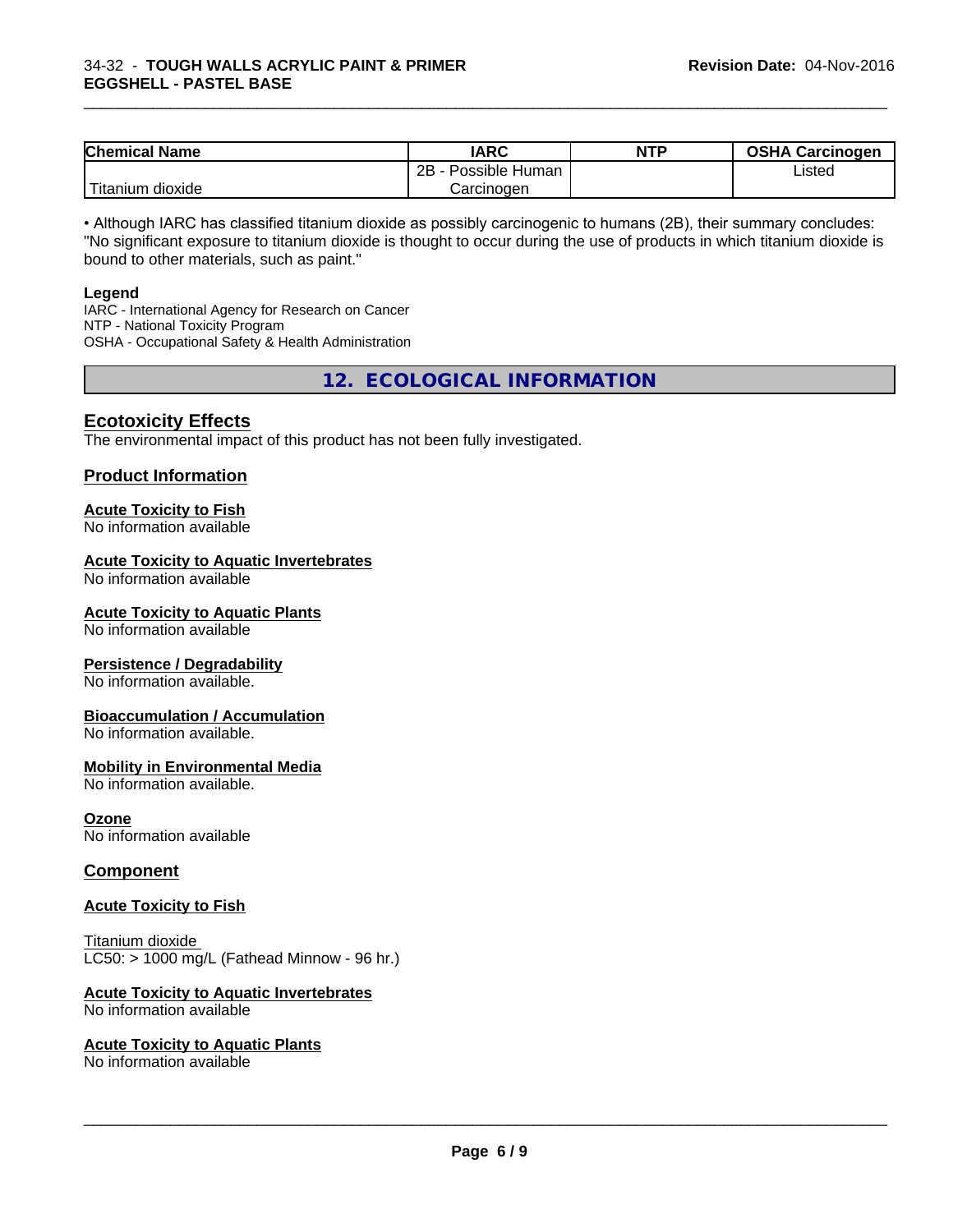|                              | 13. DISPOSAL CONSIDERATIONS                                                                                                                                                                                               |
|------------------------------|---------------------------------------------------------------------------------------------------------------------------------------------------------------------------------------------------------------------------|
| <b>Waste Disposal Method</b> | Dispose of in accordance with federal, state, and local regulations. Local<br>requirements may vary, consult your sanitation department or state-designated<br>environmental protection agency for more disposal options. |
|                              | <b>TRANSPORT INFORMATION</b><br>14.                                                                                                                                                                                       |
| <b>DOT</b>                   | Not regulated                                                                                                                                                                                                             |
| <b>ICAO/IATA</b>             | Not regulated                                                                                                                                                                                                             |
| <b>IMDG/IMO</b>              | Not regulated                                                                                                                                                                                                             |
|                              | 15. REGULATORY INFORMATION                                                                                                                                                                                                |

\_\_\_\_\_\_\_\_\_\_\_\_\_\_\_\_\_\_\_\_\_\_\_\_\_\_\_\_\_\_\_\_\_\_\_\_\_\_\_\_\_\_\_\_\_\_\_\_\_\_\_\_\_\_\_\_\_\_\_\_\_\_\_\_\_\_\_\_\_\_\_\_\_\_\_\_\_\_\_\_\_\_\_\_\_\_\_\_\_\_\_\_\_

# **International Inventories**

| <b>TSCA: United States</b> | Yes - All components are listed or exempt. |
|----------------------------|--------------------------------------------|
| <b>DSL: Canada</b>         | Yes - All components are listed or exempt. |

# **Federal Regulations**

### **SARA 311/312 hazardous categorization**

| Acute Health Hazard               | Nο |
|-----------------------------------|----|
| Chronic Health Hazard             | N٥ |
| Fire Hazard                       | N٥ |
| Sudden Release of Pressure Hazard | Nο |
| Reactive Hazard                   | N٥ |

# **SARA 313**

Section 313 of Title III of the Superfund Amendments and Reauthorization Act of 1986 (SARA). This product contains a chemical or chemicals which are subject to the reporting requirements of the Act and Title 40 of the Code of Federal Regulations, Part 372:

*None*

# **Clean Air Act,Section 112 Hazardous Air Pollutants (HAPs) (see 40 CFR 61)**

This product contains the following HAPs:

*None*

# **State Regulations**

# **California Proposition 65**

This product may contain small amounts of materials known to the state of California to cause cancer or reproductive *harm.*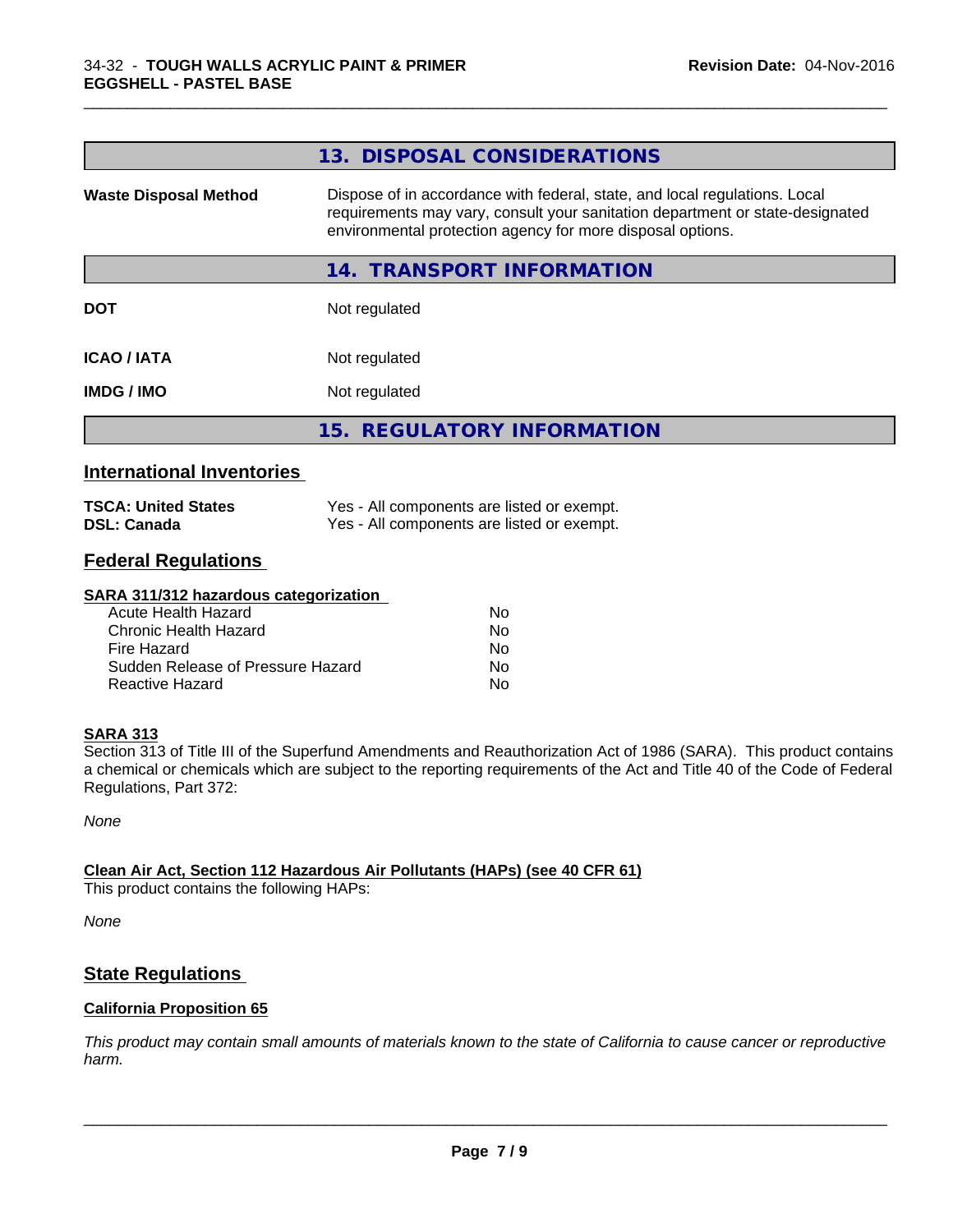#### **State Right-to-Know**

| <b>Chemical Name</b> | <b>Massachusetts</b> | <b>New Jersey</b> | Pennsylvania |
|----------------------|----------------------|-------------------|--------------|
| Titanium dioxide     |                      |                   |              |
| Kaolin               |                      |                   |              |
| Limestone            |                      |                   |              |

\_\_\_\_\_\_\_\_\_\_\_\_\_\_\_\_\_\_\_\_\_\_\_\_\_\_\_\_\_\_\_\_\_\_\_\_\_\_\_\_\_\_\_\_\_\_\_\_\_\_\_\_\_\_\_\_\_\_\_\_\_\_\_\_\_\_\_\_\_\_\_\_\_\_\_\_\_\_\_\_\_\_\_\_\_\_\_\_\_\_\_\_\_

#### **Legend**

X - Listed

| 16. OTHER INFORMATION |
|-----------------------|
|-----------------------|

| HMIS -              | Health: 1 | <b>Flammability: 0</b>                                                     | <b>Reactivity: 0</b> | $PPE: -$ |  |
|---------------------|-----------|----------------------------------------------------------------------------|----------------------|----------|--|
| <b>HMIS Legend</b>  |           |                                                                            |                      |          |  |
| 0 - Minimal Hazard  |           |                                                                            |                      |          |  |
| 1 - Slight Hazard   |           |                                                                            |                      |          |  |
| 2 - Moderate Hazard |           |                                                                            |                      |          |  |
| 3 - Serious Hazard  |           |                                                                            |                      |          |  |
| 4 - Severe Hazard   |           |                                                                            |                      |          |  |
| * - Chronic Hazard  |           |                                                                            |                      |          |  |
|                     |           | X - Consult your supervisor or S.O.P. for "Special" handling instructions. |                      |          |  |

*Note: The PPE rating has intentionally been left blank. Choose appropriate PPE that will protect employees from the hazards the material will present under the actual normal conditions of use.*

*Caution: HMISÒ ratings are based on a 0-4 rating scale, with 0 representing minimal hazards or risks, and 4 representing significant hazards or risks. Although HMISÒ ratings are not required on MSDSs under 29 CFR 1910.1200, the preparer, has chosen to provide them. HMISÒ ratings are to be used only in conjunction with a fully implemented HMISÒ program by workers who have received appropriate HMISÒ training. HMISÒ is a registered trade and service mark of the NPCA. HMISÒ materials may be purchased exclusively from J. J. Keller (800) 327-6868.*

**WARNING!** If you scrape, sand, or remove old paint, you may release lead dust. LEAD IS TOXIC. EXPOSURE TO LEAD DUST CAN CAUSE SERIOUS ILLNESS, SUCH AS BRAIN DAMAGE, ESPECIALLY IN CHILDREN. PREGNANT WOMEN SHOULD ALSO AVOID EXPOSURE.Wear a NIOSH approved respirator to control lead exposure. Clean up carefully with a HEPA vacuum and a wet mop. Before you start, find out how to protect yourself and your family by contacting the National Lead Information Hotline at 1-800-424-LEAD or log on to www.epa.gov/lead.

| <b>Prepared By</b>      | <b>Product Stewardship Department</b><br>Benjamin Moore & Co.<br>101 Paragon Drive<br>Montvale, NJ 07645<br>855-724-6802 |
|-------------------------|--------------------------------------------------------------------------------------------------------------------------|
| <b>Revision Date:</b>   | 04-Nov-2016                                                                                                              |
| <b>Revision Summary</b> | Not available                                                                                                            |

Disclaimer

The information contained herein is presented in good faith and believed to be accurate as of the effective date shown above. This information is furnished without warranty of any kind. Employers should use this information only as a **supplement to other information gathered by them and must make independent determination of suitability and** completeness of information from all sources to assure proper use of these materials and the safety and health of employees. Any use of this data and information must be determined by the user to be in accordance with applicable **federal, provincial, and local laws and regulations.**